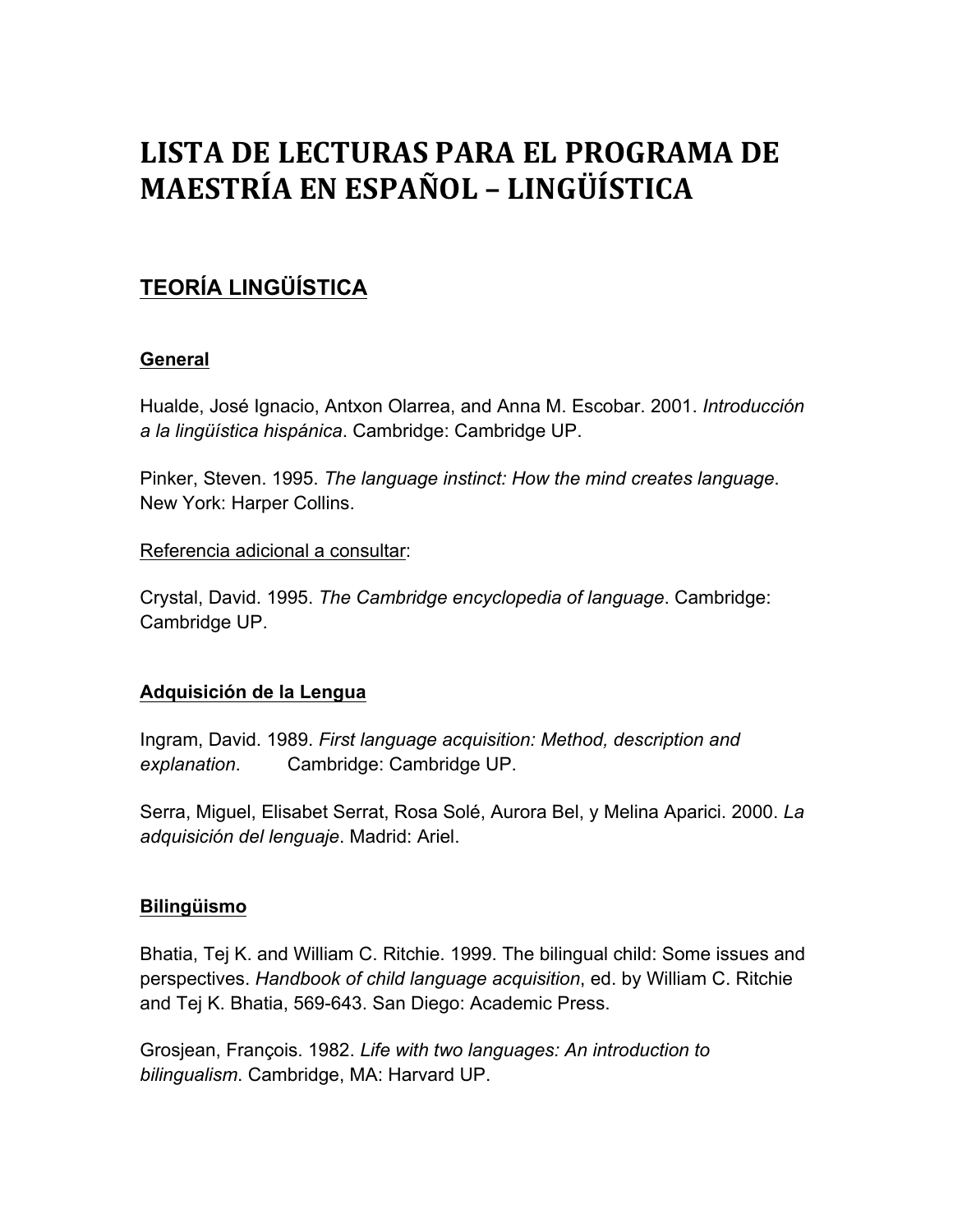Grosjean, François and Ping Li. 2013. *The psycholinguistics of bilingualism*. West Sussex, UK: Wiley-Blackwell.

Hakuta, Kenji. 1986. *Mirror of language: The debate on bilingualism.* New York: Basic Books.

Hamers, Josiane F. and Michel H. A. Blanc. 1992. *Bilinguality and bilingualism*. Cambridge: Cambridge UP.

Romaine, Suzanne. 1995. *Bilingualism.* 2<sup>nd</sup> ed. West Sussex, UK: Wiley-Blackwell.

Valdés, Guadalupe and Richard A Figueroa. 1994. *Bilingualism and testing: A special case of bias*. Norwood, NJ: Ablex.

Wei, Li. 2000. *The bilingualism reader*. London: Routledge.

#### **Dialectología**

Canfield, D. Lincoln. 1981. *Spanish pronunciation in the Americas*. Chicago: University of Chicago Press.

Cotton, Eleanor C. and John M. Sharp. 1988. *Spanish in the Americas*. Washington, D.C.: Georgetown UP.

Lipski, John. 2007. *El español de América*. 5ª ed. Madrid: Cátedra.

Lipski, John. 2008. *Varieties of Spanish in the United States*. Washintgon, D.C.: Georgetown UP.

Moreno de Alba, José. 1988. *El español en América*. México, D.F.: Fondo de Cultura Económica.

Silva-Corvalán, Carmen (ed.) 1997. *Spanish in four continents*. Washintgon, D.C.: Georgetown UP.

Stewart, Miranda 1999. *The Spanish language today*. London: Routledge.

### **Fonética/Fonología**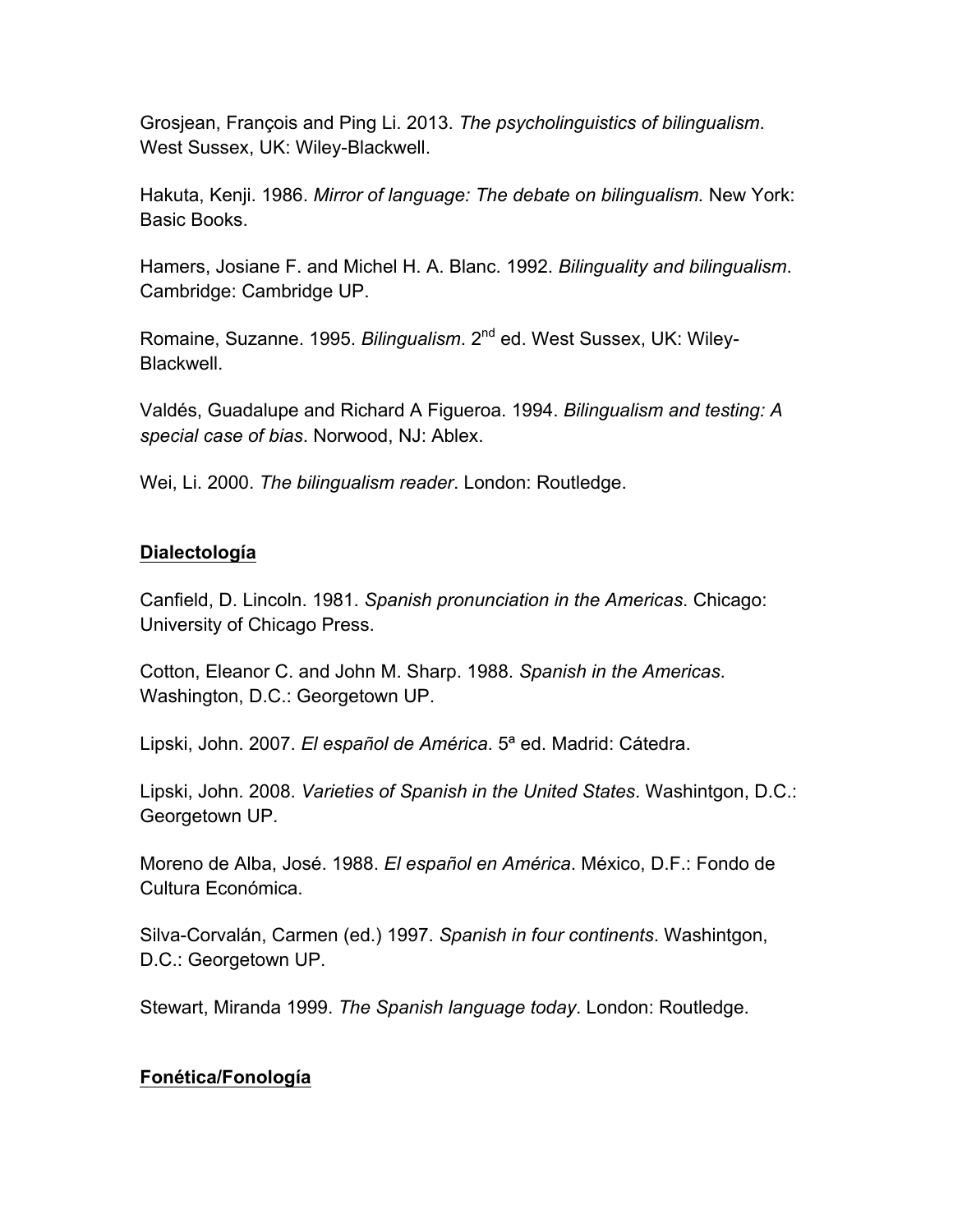Bradlow, Ann R. 1995. A comparative acoustic study of English and Spanish vowels. *JASA* 97.3.1916-1924.

Browman, Catherine and Louis Goldstein. 1992. Articulatory phonology: An overview. *Phonetica* 49.155-180.

Bybee, Joan. 2001. *Phonology and language use*. Cambridge: Cambridge UP.

Harris, James. 1969. *Spanish phonology*. Cambridge, MA: MIT Press.

Katamba, Francis. 1989. *An introduction to phonology*. New York: Longman.

Núñez Cedeño, Rafael y Alfonso Morales-Front. 1999. *Fonología generativa contemporánea de la lengua española*. Washington, D.C.: Georgetown UP.

Pierrehumbert, Janet. 2001. Exemplar dynamics: Word frequency, lenition, and contrast. *Frequency and the emergence of linguistic structure*, ed. by Joan Bybee and Paul Hopper, 137-158. Amsterdam: John Benjamins.

Quilis, Antonio. 1993. *Tratado de fonología y fonética*. Madrid: Gredos.

Schwegler, Armin, Juergen Kempff, y Ana Ameal-Guerra. 2010. *Fonética y fonología españolas*. 4ª ed. New York: John Wiley and Sons.

#### **Investigación**

Glaser, Barney G. and Anselm L. Strauss. 1967. *The discovery of grounded theory: Strategies for qualitative research.* New York: Aldine de Gruyter.

López Morales, Humberto. 1994. *Métodos de investigación lingüística*. Salamanca: Ediciones Colegio de España.

Marín Villada, Alba Lucia. 2011. *Metodología de la investigación y formulación de proyectos - estadística y probabilidades.* 4ª ed. www.humanet.co.

Rojas Soriano, Raúl. 2002. *Guía para realizar investigaciones sociales*. México, D.F.: Plaza y Valdés Editores.

#### **Sintaxis/Morfología**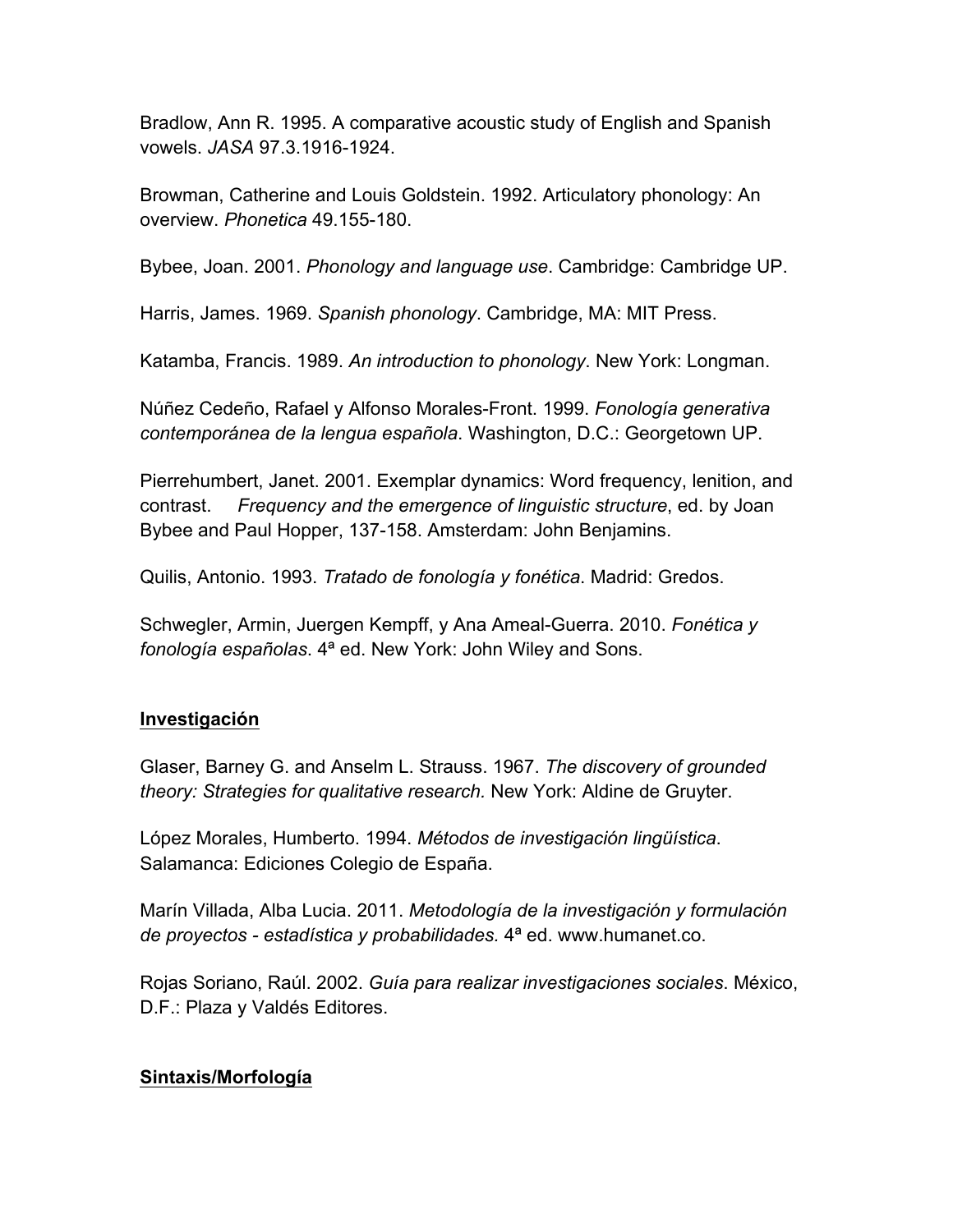Haegeman, Liliane. 1994. *Introduction to government and binding theory*. 2<sup>nd</sup> ed. Cambridge, MA: Blackwell.

Hernanz, María Luisa and José María Brucart 1987. *La sintaxis*. Barcelona: Crítica.

Varela Ortega, Soledad. 2005. *Morfología léxica: La formación de palabras*. Madrid: Gredos.

Wheatley, Kathleen. 2006. *Sintaxis y morfología de la lengua española*. Upper Saddle River, NJ: Pearson.

# **LINGÜÍSTICA HISTÓRICA**

Menéndez Pidal, Ramón. 1980. *Manual de gramática histórica española*. Madrid: Espasa Calpe.

Núñez Méndez, Eva. 2012. *Fundamentos teóricos y prácticos de la historia de la lengua española*. New Haven, CT: Yale UP.

Penny, Ralph. 1991. *A history of the Spanish language*. Cambridge: Cambridge UP.

Resnick, Melvyn C. 1981. *Introducción a la historia de la lengua española*. Washington, D.C.: Georgetown UP.

### **SOCIOLINGÜÍSTICA**

Amastae, Jon, and Lucía Elías Olivares (eds.) 1982. *Spanish in the United States: Sociolinguistic aspects*. Cambridge: Cambridge UP.

Fontanella de Weinberg, M. Beatriz. 1992. *El español de América*. Madrid: MAPFRE.

Hidalgo, Margarita. 1987. Español mexicano y español chicano: Problemas y propuestas fundamentales. *Language Problems and Language Planning* 11.166- 193.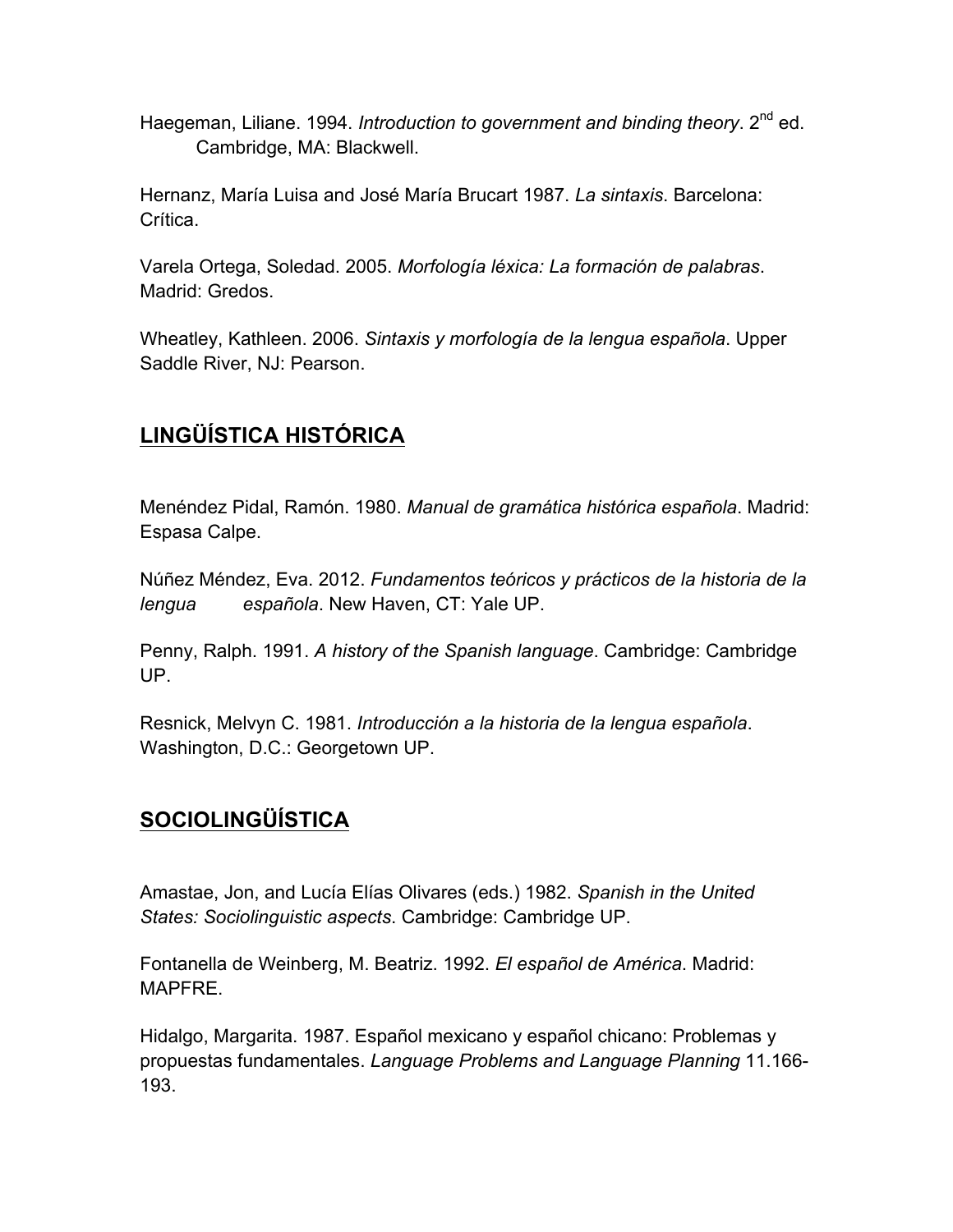Labov, William. 2001. *Principles of linguistic change, volume II: Social factors*. Oxford: Blackwell.

Lipski, John and Ana Roca (eds.) 1993. *Spanish in the United States: Linguistic contact and diversity*. The Hague: Mouton de Gruyter.

Penny, Ralph. 2002. *Variation and change in Spanish*. Cambridge: Cambridge UP.

Roca, Ana and John Jensen. 1996. *Spanish in contact: Issues in bilingualism*. Somerville, MA: Cascadilla Press.

Silva-Corvalán, Carmen. 2001. *Sociolingüística y pragmática del español*. Washington, D.C.: Georgetown UP.

Referencias Adicionales a consultar:

Bergen, John J. and Garland D. Bills (eds.) 1983. *Spanish and Portuguese in social context*. Washington, D.C.: Georgetown UP.

Elías-Olivares, Lucía (ed.) 1983. *Spanish in the U.S. setting: Beyond the Southwest*. Rosslyn, VA: National Clearinghouse for Bilingual Education.

Elías-Olivares, Lucía, Elizabeth A. Leone, René Cisneros, and John R. Gutiérrez (eds.) 1985. *Spanish language use and public life in the United States*. Berlin: Walter de Gruyter.

Klee, Carol A. and Luis A. Ramos García (eds.) 1991. *Sociolinguistics of the Spanish speaking world: Iberia, Latin America, United States*. Tempe, AZ: Bilingual Press/Editorial Bilingüe.

Peñalosa, Fernando. 1980. *Chicano sociolinguistics: A brief introduction*. Rowley, MA: Newbury.

Sánchez, Rosaura. 1983. *Chicano discourse*. Rowley, MA: Newbury.

Wardhaugh, Ronald. 1992. *An introduction to sociolinguistics*. Oxford: Blackwell.

Weinreich, Uriel. 1968. *Languages in contact*. The Hague: Mouton.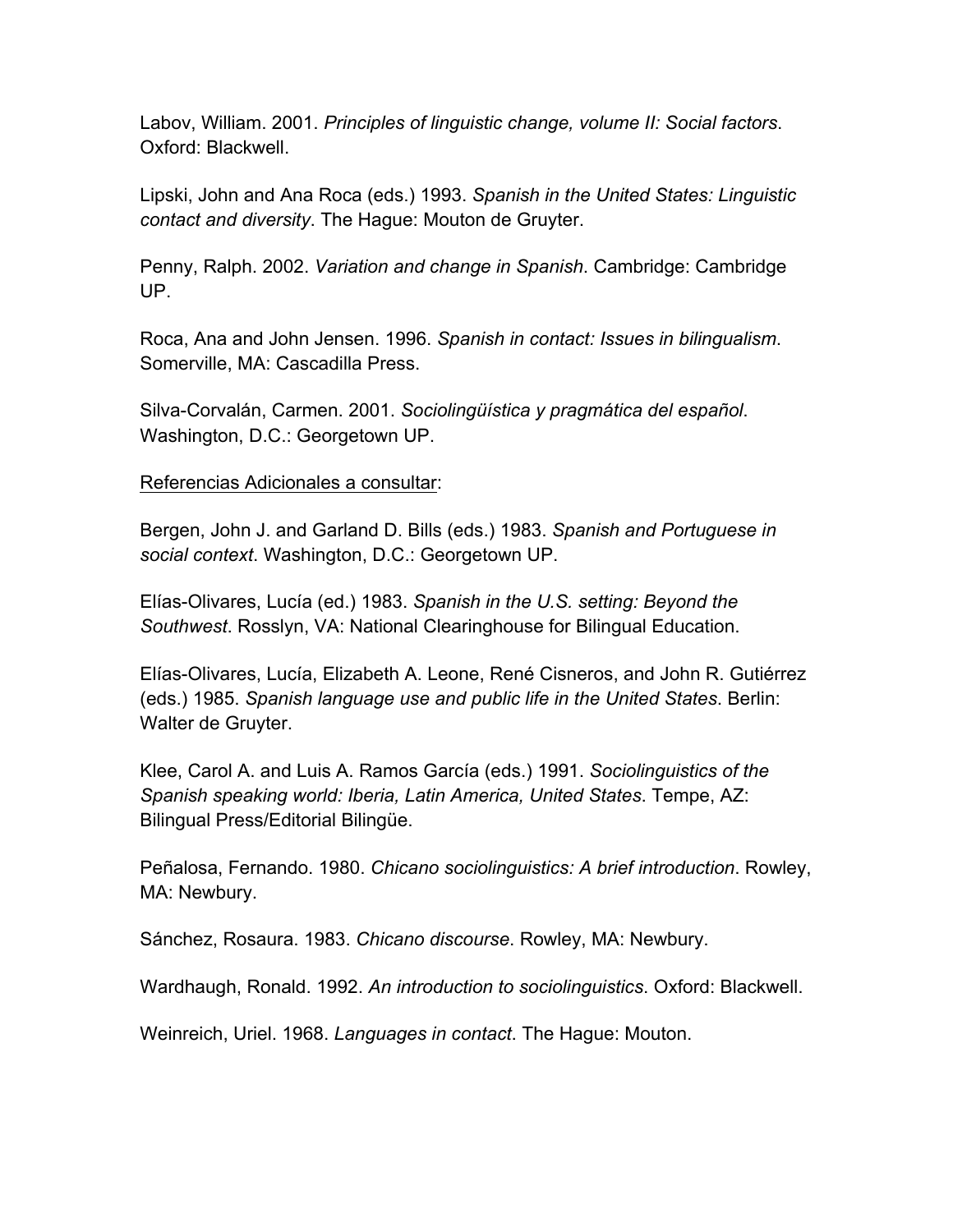## **PEDAGOGÍA**

#### **Adquisición de Segundos Idiomas**

Barasch, Ronald M. and C. Vaughn James. 1994. *Beyond the monitor model: Comments on current theory and practice in second language acquisition*. Boston: Heinle and Heinle.

VanPatten, Bill. 1989. Can learners attend to form and content while processing input? *Hispania* 72.409-417.

#### **Asesoramiento**

Ballman, Terry L. 1987. Syntactic complexity and accuracy in L2 writing: Improvement in one semester? *Language and language use: Studies in Spanish*, ed. by Terrell A. Morgan, James F. Lee, and Bill VanPatten, 233-240. Lanham, MD: University Press of America.

Canale, Michael and Merrill Swain. 1980. Theoretical bases of communicative approaches to second language teaching and testing. *Applied Linguistics* 1.1.1- 47.

Fraser, Catherine. 1995. Portfolio assessment in the foreign language classroom: What works. *Broadening the frontiers of foreign language education*, ed. by Gale K. Crouse, 98-106. Lincolnwood, IL: National Textbook Company.

Semke, Harriet D. 1984. Effects of the red pen. *Foreign Language Annals* 17.195-202.

Teschner, Richard V. 1991. *Assessing foreign language proficiency of undergraduates* [AAUSC Issues in Language Program Direction]. Boston: Heinle and Heinle.

#### **Español para hispanohablantes**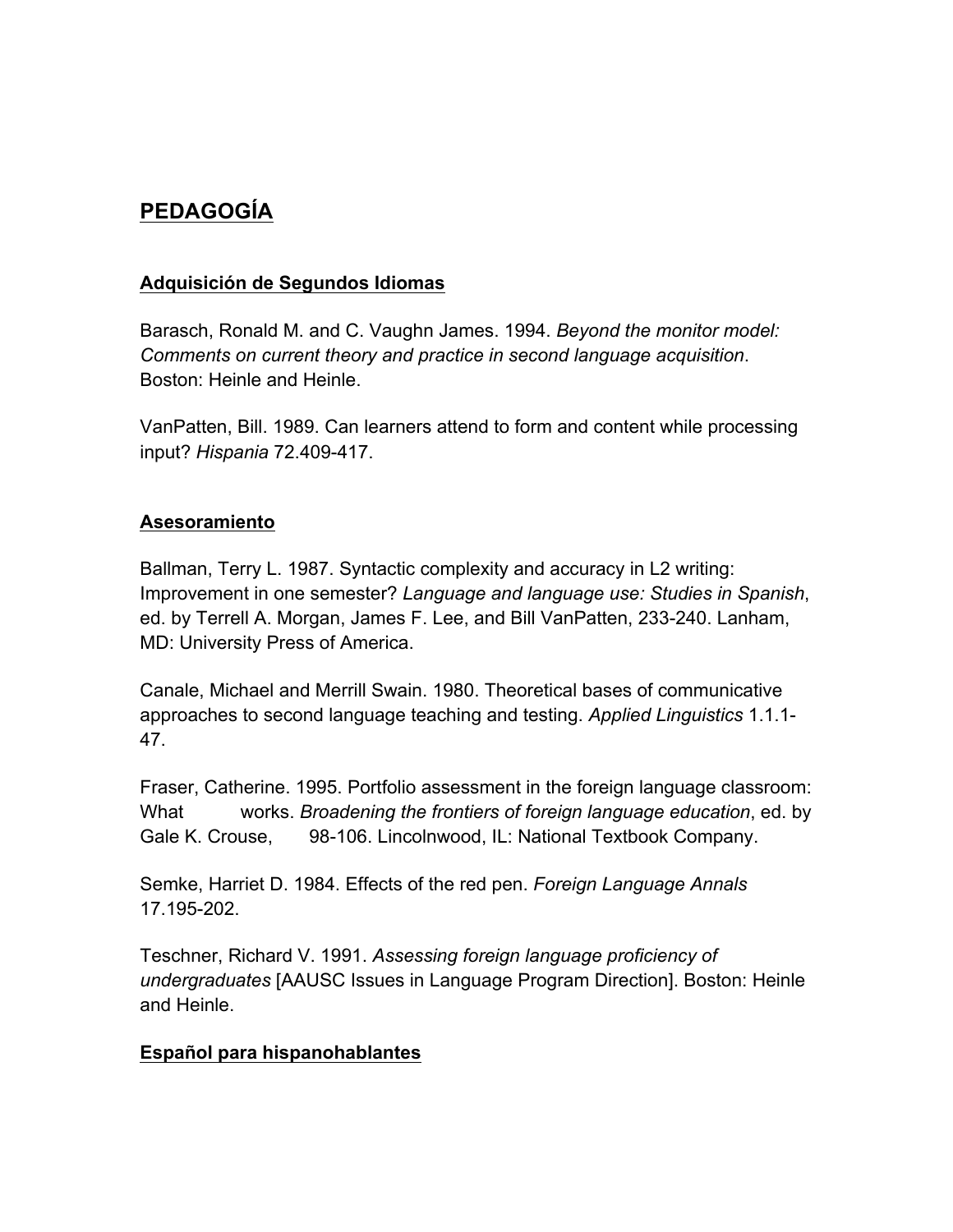Beaudrie, Sara M. and Marta Fairclough. (eds.) 2012. *Spanish as a Heritage Language in the United States. The State of the Field.* Washington, D.C.:Georgetown University Press.

Blaz, Deborah. 2003. *Bringing the standards of foreign language learning to life*. Larchmont, NY: Eye on Education.

Hidalgo, Margarita. 1990. On the question of 'standard' vs. 'dialect': Implications for teaching Hispanic college students. *Spanish in the United States: Sociolinguistic issues*, ed. by John Bergen, 110-126. Washington, D.C.: Georgetown UP.

MacGregor-Mendoza, Patricia. 2012. "Spanish as a Heritage Language Assessment: Successes, Failures, Lessons Learned." *Heritage Language Journal* 9(1).

--- 2000. "Aquí No Se Habla Español: Stories of Linguistic Repression in Southwest Schools." *Bilingual Research Journal* 24 (4), Fall.

Mejías, Hugo, Ronald L. Applbaum, Susan J. Applbaum, and Robert T. Trotter II. 1991. Oral communication apprehension and Hispanics: An exploration of oral communication apprehension among Mexican American students in Texas. *Language anxiety: From theory and research to classroom implications*, ed. by Elaine K. Horwitz and Dolly J. Young, 87-97. Englewood Cliffs, NJ: Prentice-Hall.

Merino, Barbara J., Enrique T. Trueba, and Fabián A. Samaniego (eds.) 1993. Language and culture in learning: Teaching Spanish to native speakers of Spanish. London: Routledge.

Potowski, Kim. 2005. *Fundamentos de la enseñanza del español a hispanohablantes en los EE.UU.* Madrid, España: Arco Libros.

Roca, Ana and M. Cecilia Colombi. 2003. *Mi lengua: Spanish as a heritage language in the United States*. Washington, D.C.: Georgetown UP.

Rodríguez Pino, Cecilia. 1997. La reconceptualización del programa de español para hispanohablantes: Estrategias que reflejan la realidad sociolingüística de la clase. *La enseñanza del español a hispanohablantes: Praxis y teoría*, ed. by Cecilia Colombi and Francisco Alarcón, 65-82. New York: Houghton Mifflin.